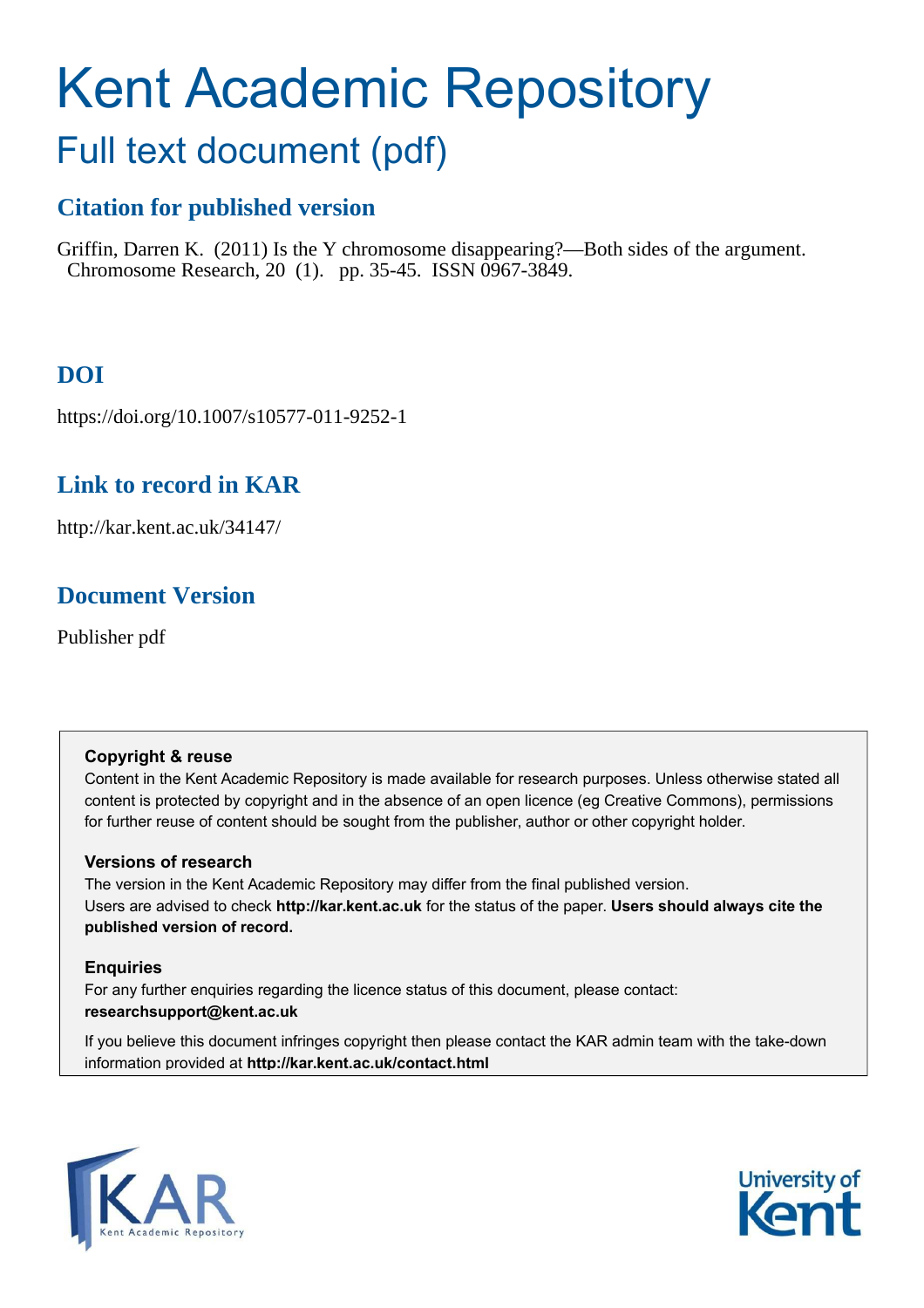## Is the Y chromosome disappearing?—Both sides of the argument

Darren K. Griffin

Published online: 15 November 2011  $\circledcirc$  Springer Science+Business Media B.V. 2011

Abstract On August 31, 2011 at the 18th International Chromosome Conference in Manchester, Jenny Graves took on Jenn Hughes to debate the demise (or otherwise) of the mammalian Y chromosome. Sex chromosome evolution is an example of convergence; there are numerous examples of XY and ZW systems with varying degrees of differentiation and isolated examples of the Y disappearing in some lineages. It is agreed that the Y was once genetically identical to its partner and that the present-day human sex chromosomes retain only traces of their shared ancestry. The euchromatic portion of the male-specific region of the Y is  $\sim$ 1/6 of the size of the X and has only  $\sim$ 1/12 the number of genes. The big question however is whether this degradation will continue or whether it has reached a point of equilibrium. Jenny Graves argued that the Y chromosome is subject to higher rates of variation and inefficient selection and that Ys (and Ws) degrade inexorably. She argued that there is evidence that the Y in other mammals has undergone

Responsible Editor: Tariq Ezaz and Jenny Graves.

Comment on a debate between Jennifer Marshall Graves and Jennifer Hughes at the 18th International Chromosome Conference Manchester, August 31, 2011.

D. K. Griffin  $(\boxtimes)$ University of Kent, Canterbury CT2 7NJ, UK e-mail: d.k.griffin@kent.ac.uk lineage-specific degradation and already disappeared in some rodent lineages. She also pointed out that there is practically nothing left of the original human Y and the added part of the human Y is degrading rapidly. Jenn Hughes on the other hand argued that the Y has not disappeared yet and it has been around for hundreds of millions of years. She stated that it has shown that it can outsmart genetic decay in the absence of "normal" recombination and that most of its genes on the human Y exhibit signs of purifying selection. She noted that it has added at least eight different genes, many of which have subsequently expanded in copy number, and that it has not lost any genes since the human and chimpanzee diverged  $~\sim 6$ million years ago. The issue was put to the vote with an exact 50/50 split among the opinion of the audience; an interesting (though perhaps not entirely unexpected) skew however was noted in the sex ratio of those for and against the notion.

Keywords Y chromosome · evolution · sex determination . dosage compensation . palindromes

#### Abbreviations

| <b>BAC</b>    | Bacterial artificial chromosome          |
|---------------|------------------------------------------|
| Mb            | Megabase pairs                           |
| <b>MSY</b>    | Male-specific region of the Y chromosome |
| <b>RBMY</b>   | RNA-binding motif gene on Y chromosome   |
| <i>SRY</i> or | Sex-determining region on the Y (upper   |
| $S\Gamma V$   | case human lower case rodent)            |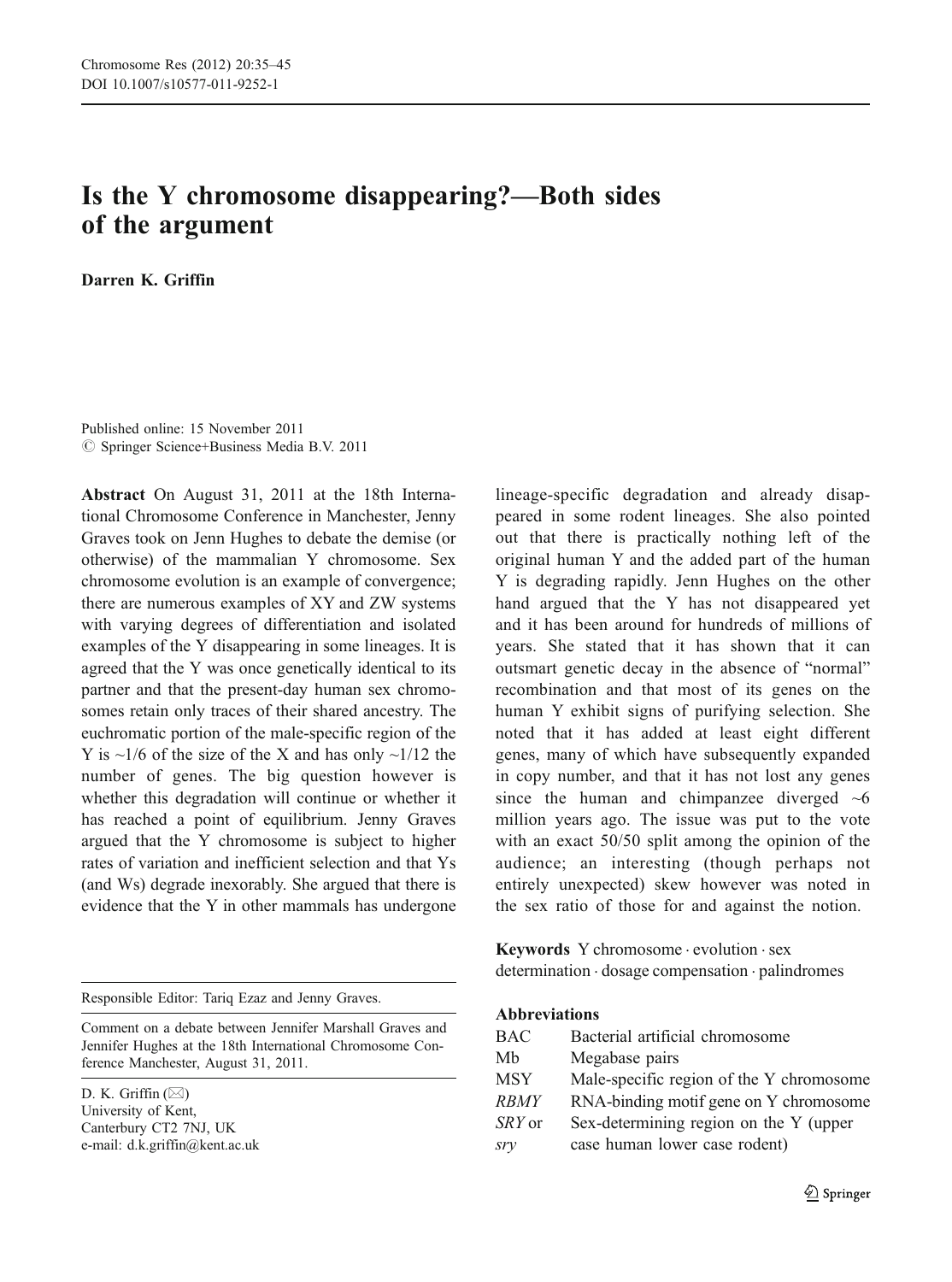#### Foreword

On May 24, 2008 Manchester played host to the largest post war crowd for a boxing match in the UK (55,000). Local boy Ricky "the Hitman" Hatton defeated Mexico's Juan Lazcano by a unanimous decision in a hard fought contest that went the distance. On August 31, 2011 Manchester again was the venue of a monumental battle that also went the distance. The gloves were off but the sparring more genteel as Jenny Graves took on Jenn Hughes in front of 300 delegates at the 18th International Chromosome Conference. Up for debate was the issue of whether the mammalian Y chromosome a symbol of masculinity in both the scientific and popular press, is doomed in evolutionary terms. Given that 50% of the audience possessed one (per cell) of these fundamentally important, but nonetheless (for the most part) genetically inert, lengths of chromatin, there was more than a passing interest from all concerned. Readers of Chromosome Research will not need to guess on which side of the argument each of the Jennifers expressed their opinions but, to the best of my knowledge, this is the first time that two of the leading protagonists have squared up in person in front of an audience of chromosome researchers. What follows is a personal exposition of a session that I was delighted to chair as it had all the elements of what makes science so fascinating: The highest quality research, healthy debate, informed opinion, controversy and public interest.

#### Background

Sex chromosome differentiation is clear example of homoplasy (convergence). It has occurred several times independently during evolution and does not necessarily appear to favour the chromosome carrying a maledetermining locus as the one that will ultimately degrade; in mammals however, the SRY-bearing chromosome is the one that underwent degradation. Several species have only slightly differentiated sex chromosomes—the originals are pythons, among "Ohno's snakes" (Ohno [1969](#page-9-0)), but many more have been described including ratite birds (Takagi and Sasaki [1974;](#page-9-0) Nishida-Umehara et al. [2007\)](#page-9-0), tilapia (Campos-Ramos et al. [2001;](#page-8-0) Harvey et al. [2002](#page-9-0)), and European tree frogs (Stöck et al. [2011\)](#page-9-0). Either sex can

be the heterogametic one, and ZW systems (where the female has unalike sex chromosomes) are commonplace. Birds are probably the best-cited example, but Lepidoptera (butterflies and moths), snakes, and some fish and reptiles also have ZW systems. In some groups of animals, both ZW and XY systems are reported in the same groups (Organ and Janes [2008;](#page-9-0) Ross et al. [2009\)](#page-9-0) even at the level of the same genera (Campos-Ramos et al. [2001;](#page-8-0) Griffin et al. [2000;](#page-9-0) Harvey et al. [2002](#page-9-0); Takehana et al. [2007](#page-10-0)) or species (Ogata et al. [2007](#page-9-0)). While there are a number of examples of fish (Kondo et al. [2004;](#page-9-0) Peichel et al. [2004](#page-9-0)), insects (Bachtrog and Charlesworth [2002;](#page-8-0) Benatti et al. [2010\)](#page-8-0), and plants (Liu et al. [2004;](#page-9-0) Filatov [2005\)](#page-8-0) with novel sex chromosome systems close to the beginning of the degenerative process, neo-sex chromosomes have been identified in very few mammalian, avian or insect species (Zhou et al. [2008;](#page-10-0) Pala et al. [2011;](#page-9-0) Carvalho and Clark [2005](#page-8-0)).

It is generally agreed by all parties therefore that the Y chromosome was once genetically identical to its partner and a homologue in every sense. The present-day human X and Y chromosomes retain only traces of their shared ancestry as identical autosomes. The euchromatic portion of the male-specific region of the Y chromosome (MSY) is roughly 1/6th the size of the X chromosome and has only  $\sim$ 1/12th of the number of genes (Skaletsky et al. [2003;](#page-9-0) Ross et al. [2005](#page-9-0)). In other words, there is little doubt that, in essence, the Y chromosome is a degraded X (Ohno's hypothesis). Sex chromosome evolution (at least for the XY mammalian system) is a common, if not inevitable, consequence of the evolution of genetically determined sex. While genetic sex determination is by no means the only way of promoting dioecy (phenotypically distinct males and females) it is an effective one, and sex chromosome differentiation often follows the evolution of a sexdetermining locus such as SRY. A cycle of events that near-obliterates the Y chromosome ensues; this includes reduction in recombination around the sexdetermining region that could have initially been a consequence of a de novo stochastic expansion of heterochromatin (Griffin et al. [2000\)](#page-9-0). In any event, the presence of a sex-determining locus drives a series of events—recombination reduction—loss of euchromatin—expansion of heterochromatin—loss of recombination and so on; events that are bad news for the Y (Graves [1995](#page-8-0)).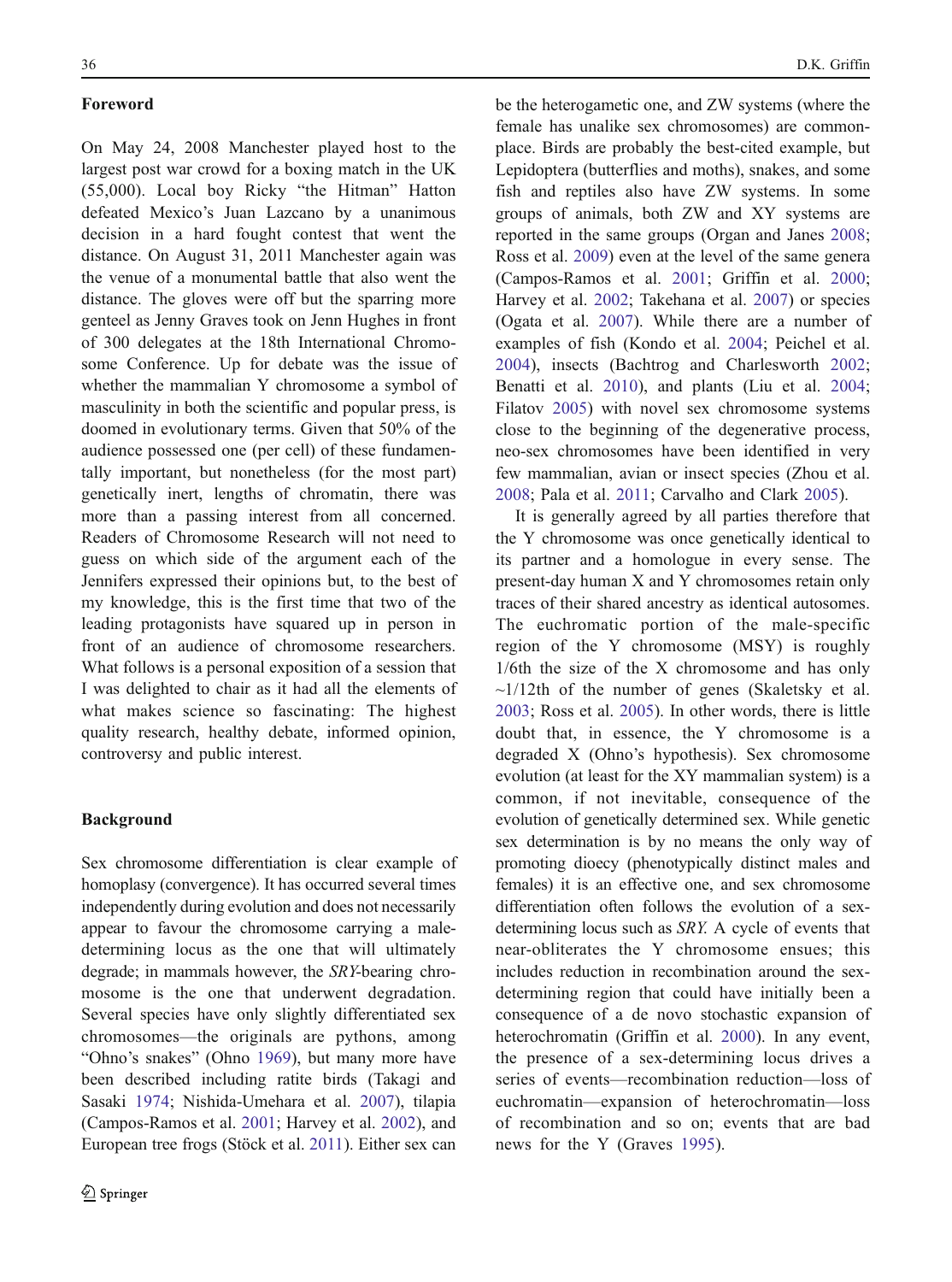The big question however is whether this degradation will continue or whether it has reached a point of equilibrium where it can go no further. Such was the nature of this debate and clear and concise arguments were presented both for and against.

#### The case for

Jenny Graves opened the proceedings with her argument of why the Y was headed for oblivion. Jenny assured us that she was no "male basher" and that she had no ulterior motives in taking her stance, pointing out that neither of the protagonists possessed a Y chromosome in any of their cells. Rather, the argument was based on many years of research into the evolution of chromosomes (including the sex chromosomes) in a number of species. The venerable theory that sex chromosomes evolved from an ordinary autosomal pair as the Y (or W) degrades progressively (Muller [1914\)](#page-9-0) is confirmed by observations in vertebrates, invertebrates and even plants. Fundamentally, the argument is that the Y chromosome has been degenerating for millions of years and it is only a matter of time before it disappears completely. Jenny explained that the human X is a decent-sized chromosome bearing ~1,000 proteincoding genes (Ross et al. [2005\)](#page-9-0), over-endowed in "brains-and-balls" genes involved in reproduction and intelligence (often both). The tiny Y is a genetic wasteland, full of "junk" and bearing only 45 genes that code for different proteins, most of which are active only in the testis.

There is overwhelming evidence of considerable homology between the mammalian X and Y chromosomes. Most of genes on the Y chromosome have orthologues on the X; however, the gene content of the Y differs somewhat between mammals. That is, some genes have "dropped out" in certain lineages whereas other genes have disappeared in other phylogenetic groups (Graves [2006\)](#page-9-0). It is clear that even genes with an important function can drop out and be replaced, however if all disappear, the Y chromosome is free to be lost. In terms of the fate of genes on the Y chromosome, there are a number of possibilities (Graves [1995\)](#page-8-0):

- Some remain intact and functional (mostly on the pseudoautosomal region)
- Some acquire mutations that make them less active
- & Some are inactivated completely and become pseudogenes
- Some "get desperate" and make more copies to compensate for mutations
- Most completely disappear
- & A small number are introduced to the Y chromosome from other autosomes

Of those that remain, nearly all have a function in male fertility or sex determination. Their Xborne partners, from which they evolved, have been described as "brains and balls genes" as they are predominantly expressed in brain and testis (Graves [2001](#page-8-0)).

Jenny proposed three models that describe the Y chromosome (Graves [2000](#page-8-0))—the "dominant Y" exerting a massive influence over the phenotype despite its small size, the "selfish Y" grabbing genes from other autosomes, and the "wimpy Y," a shadow of its former self. We know the dominant Y model describes only the influence on male phenotype of a single gene SRY, which alone can induce testis differentiation and switch on hormones that masculinize the embryo. The "selfish" model well describes the Drosophila Y chromosome, which originated as a heterochromatic element and imported copies of many fertility genes (Carvalho and Clark [2005](#page-8-0)); however, this describes only a handful of genes on the mammalian Y, as most of its genes have a homologue on the X chromosome. Clearly, the model that best fits is therefore the "wimpy Y".

The key to understanding why the "wimpy Y" will eventually disappear lies in the consideration of why it degrades at all. Books have been written on this topic but the basic premise is that high variation on Y chromosome leads to many mutations, deletions and insertions. Jenny pointed out that the Y chromosome is forever passed between generations in a testis and never in an ovary; the testis is dangerous place to be as there are many mitoses and opportunities for DNA damage, also repair is lacking (Aitken and Graves [2002;](#page-8-0) Shimmin et al. [1993](#page-9-0)). There is no opportunity for salvation because selection does not work very well due to the absence of genetic recombination (Charlesworth and Charlesworth [2000](#page-8-0)). Robbed of the ability to select on single loci, nature must select for or against the whole chromosome. Thus a good variant on a bad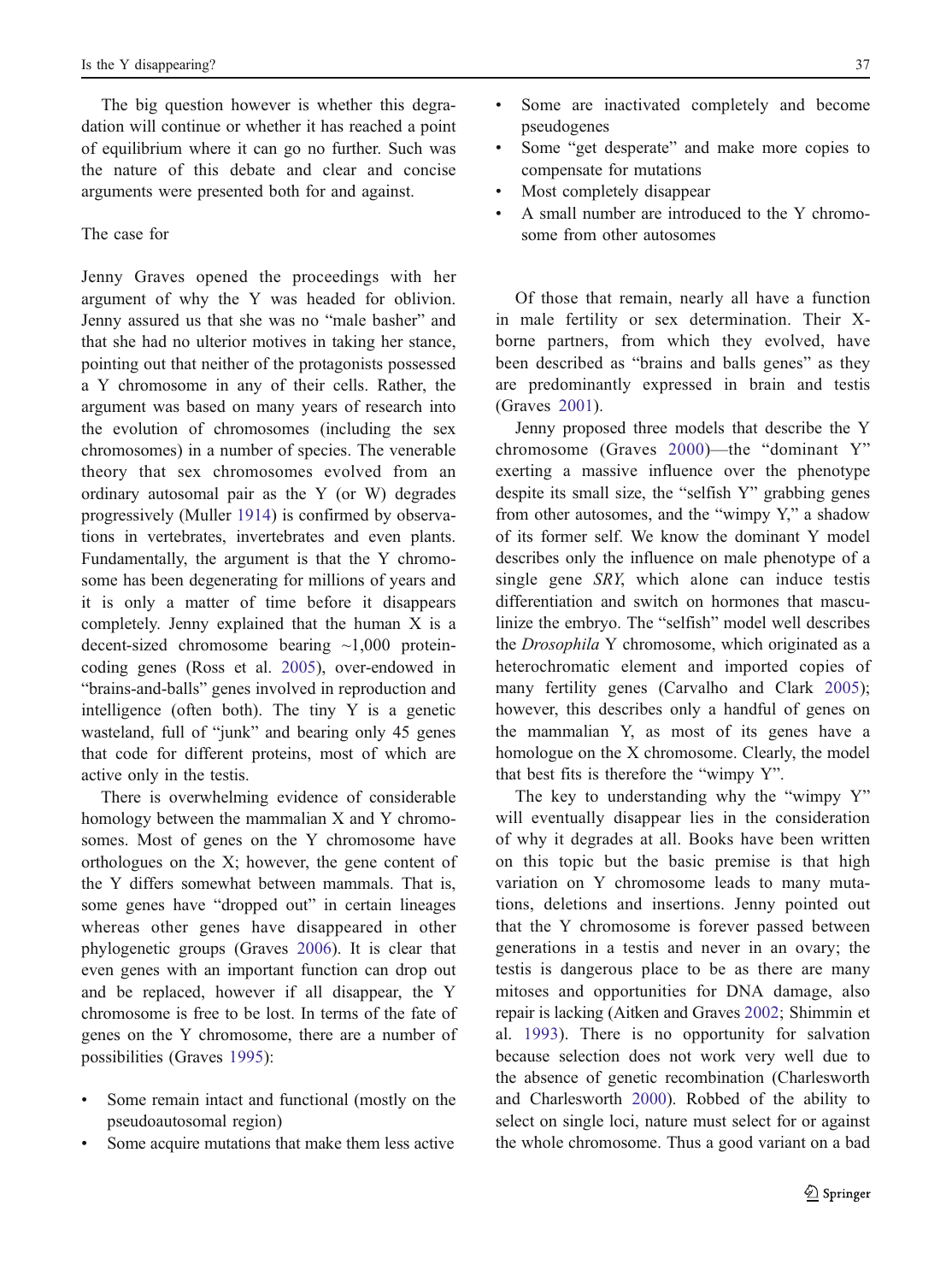Y chromosome does not have much chance of survival and a bad variant can often be carried along for the ride (Rice [1987a](#page-9-0)).

The Graves lab has studied many species including humans, elephants, marsupials, monotremes, reptiles, and even frogs. Humans and elephants share a common ancestor that lived 105 million years ago; however, the X chromosome remains largely conserved between the two in gene order as well as gene content. Comparative mapping of human X genes in marsupials identified an X-conserved region (mostly comprising the q arm) and an X-added region (the most part of the p arm), which is autosomal in marsupials. Not counting the pseudoautosomal regions, the human Y contains some genes (7) deriving from the Xconserved region but most (12) from the X-added region. The kangaroo Y on the other hand contains around 12 genes all with "brains and balls" X homologues on the ancient conserved X. Looking further into the evolutionary past, it is clear that the mammalian XY system is relatively young in that birds and reptiles have a variety of other systems, one of which is shared among distantly related species, so may be ancestral. The observation that some distantly related reptiles (a gekko and a turtle) have a bird-like ZW suggests this was ancestral to reptiles. Even in monotremes, the complex sex chromosome system is orthologous to the ancestral ZW chromosomes, not the XY seen in marsupials and eutherian mammals, suggesting that this ZW system was ancestral to all amniotes (Graves [2006](#page-9-0), [2008\)](#page-9-0). This dates the evolution of the mammalian XY system relatively precisely to 160 million years ago, the time at which therian mammals diverged from monotremes. Thus the human XY and SRY are very young in evolutionary terms.

The question therefore arises of how long the Y chromosome will last given its current rate of decay. Jenny used the most recent estimates of the numbers of genes on the human X to deduce that the ancestral Y once had about 1,700 genes on it. It now has only 45. If we assume a linear rate of loss (given that we only have two points of reference) it is predicted that the Y chromosome will disappear in 4.6 million years (Fig. 1a). There are of course possibilities other than a linear degradation (Graves [2006](#page-9-0)). The first assumes an initial linear loss but with the graph "levelling out" as some

Y chromosome genes are retained because they are in some way "useful" (Fig. 1b). This is unlikely to provide a complete protection against loss because there are genes that are on the human Y that are present in some mammalian lineages but not others. A second model (Sykes [2004\)](#page-9-0) is that a complete collapse is imminent (Fig. 1c). Indeed this has already happened in that two lineages of rodents have already survived the complete loss of the Y chromosome. One of these is the Japanese spiny rat (genus Tokudaia) (Kuroiwa et al. [2010\)](#page-9-0). Of the three species that inhabit a group of islands off the coast of Japan, one has retained the Y chromosome (the Okinawa spiny rat Tokudaia muenninki), whereas the other two (the Amami spiny rat Tokudaia osimensis and the Tokunoshima spiny rat Tokudaia tokunoshimensis) have lost their Y chromosomes completely and do not appear to have sry. Exponential models (e.g., Fig. 1d and e) based on a reduction of target size are flawed because the target starts off being very tiny (one gene); a sinusoidal curve was proposed that can predict both the loss and persistence of the Y chromosome. These forces, and the factors that affect them, are explored in depth by more formal modeling (Bachtrog [2008\)](#page-8-0). A two-stage sinusoidal degradation of first the X-conserved, and then the X-added regions has been proposed as the most realistic model (Graves [2006](#page-9-0); Fig. 1f).

The "Graves prediction" that the Y will be lost in around 4.6 million years of course raises the question of whether the demise of the Y chromosome will mean the loss of males as well. An all-female race reproducing parthenogenetically (as do some lizards) is unlikely because of genomic imprinting and, in all likelihood, new sex determining genes will evolve and sex chromosome differentiation will start again, as it has evidently done in spiny rats and mole voles. Could this happen in humans? Perhaps it already has in some populations, Jenny laughed; if so, mating between a "spiny rat" male and an XX female might present a war of the sex determining systems that results in infertile offspring. This could pose a reproductive barrier that leads to the divergence of a new hominid species, as has happened in the spiny rat and the mole vole. If humans do not become extinct, new sex determining genes and chromosomes could evolve, maybe leading to the evolution of new hominid species.

Looking at the big picture then, Jenny asserted that whatever trajectory we choose, the Y will inevitably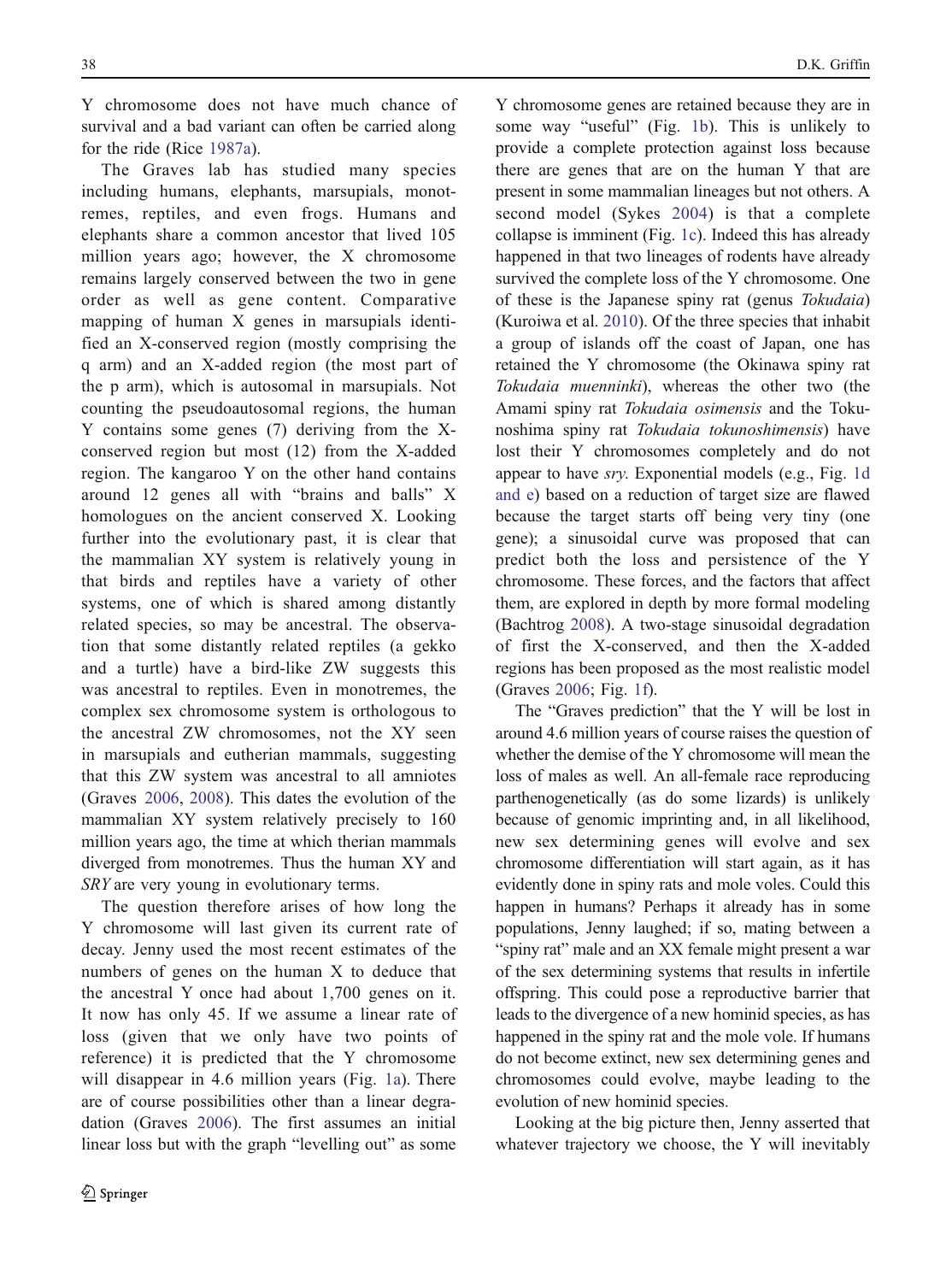



Fig. 1 Various models predicting the demise of the Y chromosome. a The linear model predicting loss in 4.6 million years, b the "Y forever model" proposed by Jennifer Hughes, c the "sudden collapse" model, d an exponential model

disappear (somewhere between three weeks and infinity) for the following reasons.

- 1. The Y chromosome is subject to higher rates of variation and inefficient selection.
- 2. There is evidence from across the animal kingdom (not only in mammals), and even in plants, that Ys (and Ws) degrade inexorably.
- 3. There is evidence that Y in other mammals has undergone lineage-specific degradation.

predicting a slower decay of the Y chromosomes, e model of the degradation of the ancient and added regions of the Y similar to Bachtrog [\(2008](#page-8-0))

- 4. There is evidence that the Y has already "gone nuts" or completely disappeared in some rodent lineages.
- 5. There is evidence that there is practically nothing left of the original human Y and the added part of the human Y is degrading rapidly.

The case against

Jenn Hughes thanked and praised her rival for an excellent talk but sought to expand on reasons why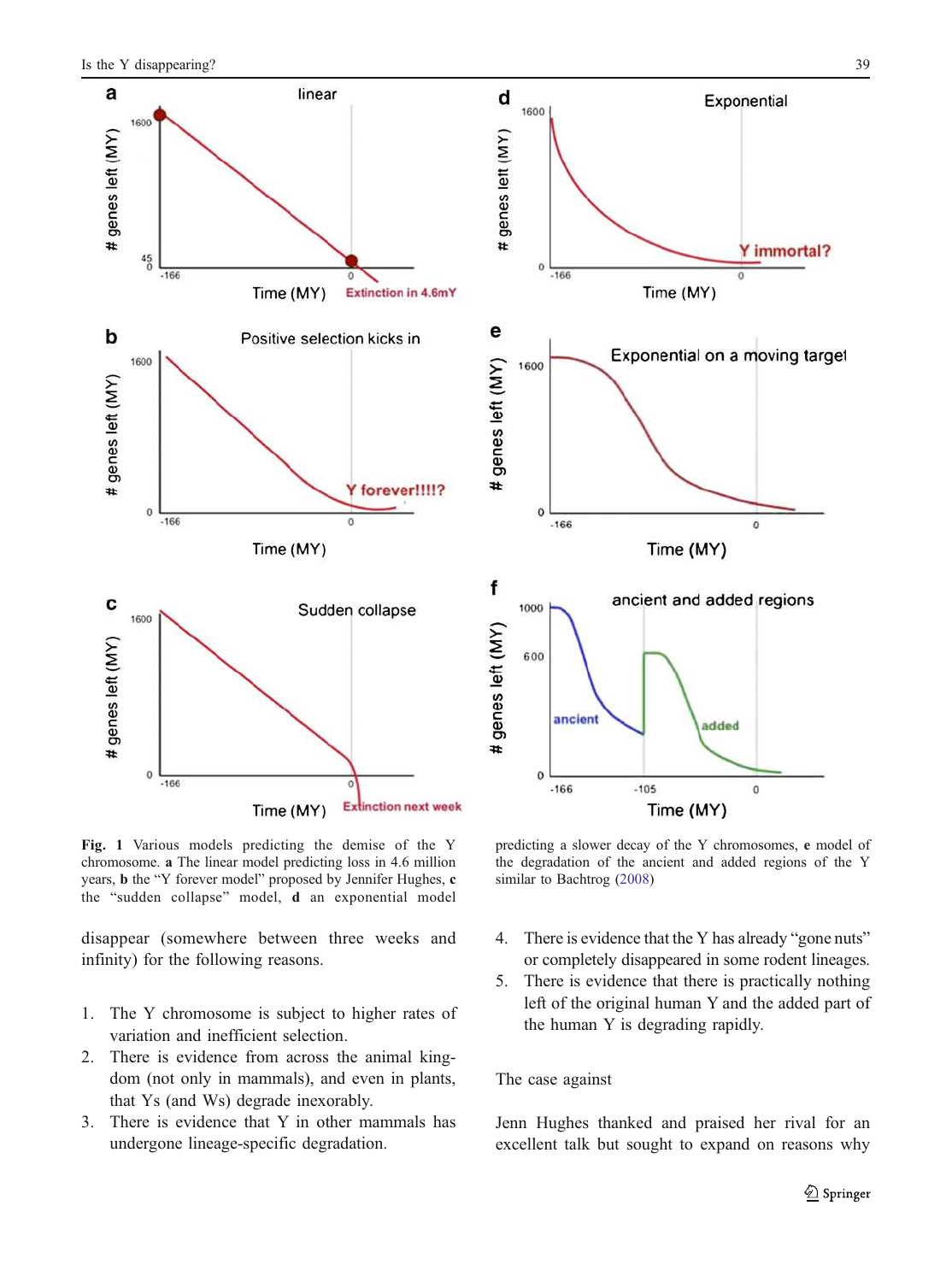she was wrong. Her assertions are based on the study of the Y chromosome sequences of three primates (human, chimpanzee, and rhesus macaque) covering 25 million years of evolution (Skaletsky et al. [2003](#page-9-0); Hughes et al. [2010;](#page-9-0) Hughes, personal communication). In the described research, the primate Ys were purposely sequenced by the traditional "BAC-by-BAC" approach, partly because, in many species, a female was chosen as the reference individual and partly because shotgun sequencing gives an inadequate assembly of the Y chromosome.

Jenn argued that there can be no doubt that the mammalian (including the human) Y chromosome can be thought of, at least in part, as a "rotting X." There are  $\sim$ 1,000 genes on the 180-Mb X chromosome (Ross et al. [2005\)](#page-9-0), but only 78 genes on the 23 Mb Y (Skaletsky et al. [2003](#page-9-0)). The degeneration on the Y is a consequence of its lack of a meiotic recombination partner over most of its length. The suppression of recombination between the X and Y was selectively advantageous at first, as the proto-Y chromosome became a good place for male-benefit genes to land, and subsequent suppression of recombination kept these genes linked to the maledetermining SRY locus (Rice [1987b](#page-9-0)).

The human Y chromosome was the first Y chromosome from any species to be fully sequenced (Skaletsky et al. [2003](#page-9-0)). It is dominated by a large heterochromatic region, but Jenn and the laboratory of David Page focus on the euchromatic remainder of the "male-specific Y" (MSY; excludes the small pseudoautosomal regions that still recombine with the X) that is of most interest to evolutionary studies. The euchromatic portion of the human MSY is comprised of three discrete sequence classes. The "X-transposed" region is a  $\sim$ 3-Mb block of gene-poor sequence that was transferred from the X to the Y about 3–4 million years ago (Page et al. [1984](#page-9-0)). The "X-degenerate" regions can be thought of as the rotting-X component of the MSY and account for less than half of its total euchromatic content. The Xdegenerate regions contain 16 intact single-copy genes, most of which have ubiquitous expression patterns. Finally, the "ampliconic" or repeat-rich regions that make up the largest fraction of the MSY euchromatic sequence are densely populated with multicopy genes that are expressed exclusively in the testis, implying a role for these genes in spermatogenesis. All of the X-degenerate genes and

some of the ampliconic genes derive from shared X– Y ancestry. A number of the ampliconic genes have been transposed from autosomes (Saxena et al. [1996;](#page-9-0) Lahn and Page [1999\)](#page-9-0) or have other origins.

Jenn then addressed the question of what is the fate of the genes on the Y that, in the absence of normal meiotic recombination, are at risk of becoming obliterated by mutation and drift? Insights from a detailed analysis of the structure of the human Y sequence imply that the Y has some tricks up its sleeve to counteract the decay process. Much of the ampliconic sequence is made up of palindrome structures that are closely spaced inverted repeats sharing >99.9% identity (Skaletsky et al. [2003\)](#page-9-0). The process of gene conversion, or non-reciprocal recombination, maintains this high level of identity within the repeat units and may serve to protect the integrity of the critical spermatogenesis genes that reside within these repeats, even in the absence of "normal" meiotic recombination with a homologue (Rozen et al. [2003](#page-9-0)). In other words, the ampliconic genes persist by recombining with themselves however, the fate of the single-copy genes on the Y chromosome, which are not protected by gene conversion, is still in question.

Jenn then turned to the chimpanzee Y sequence as it gives insight into the recent evolutionary history of the primate Y chromosome and its genes. Overall, the Y chromosomes of human and chimpanzee, whose lineages separated 6 million years ago, are strikingly divergent. While human chromosome 21 and its chimpanzee counterpart have remained largely unaltered structurally (i.e., the chromosomes are colinear) during the same time period (Watanabe et al. [2004\)](#page-10-0), the respective Y chromosomes have undergone multiple rearrangements (Fig. 2; Hughes et al. [2010](#page-9-0)). There are multiple large-scale inversions, duplications, insertions, and deletions evident in the Y-chromosome comparison. To consider each euchromatic sequence class separately, the level of rearrangement is notably higher in the ampliconic regions compared to the X-degenerate regions (Fig. 2). In addition, the amount of species-specific sequence, or sequence present in one species but not the other, is dramatically higher in ampliconic vs. X-degenerate sequences ( $\sim$ 50% vs.  $\sim$ 9%). Although the total size of the chimpanzee Y is much smaller because it is lacking the large heterochromatic region found in human, the ampliconic sequence is considerably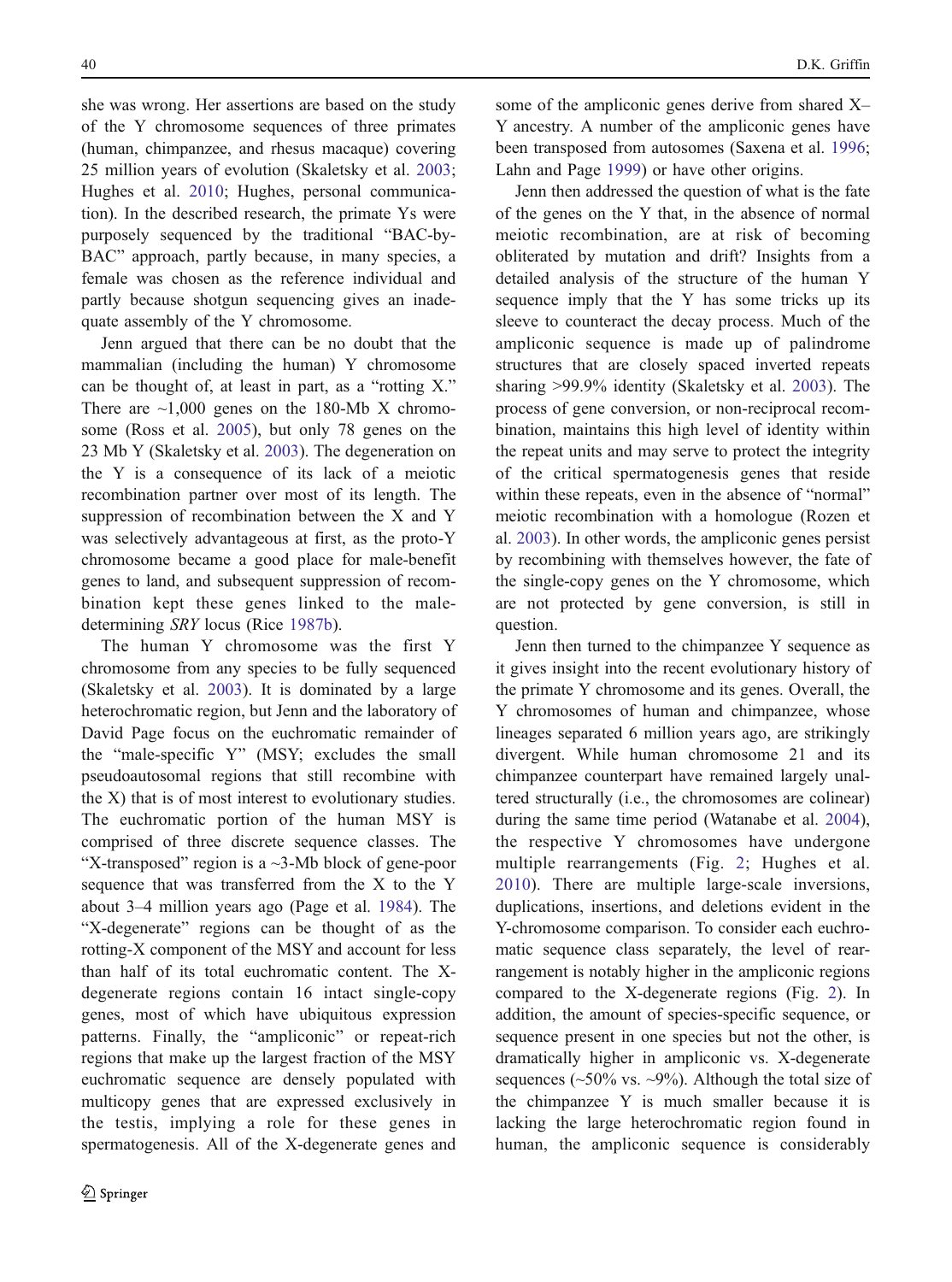

Fig. 2 Dot plot analysis of human and chimpanzee MSYs. Plot is generated by comparing human (represented on Y-axis) and chimpanzee (represented on X-axis) MSY sequences and a dot is plotted for every 100-bp window corresponding to 100% identity between sequences at corresponding positions. Schematic diagrams of human and chimpanzee Y chromosomes are shown with color coding to indicate sequence classes, as indicated. Color shading within plot corresponds to sequence classes in chimpanzee sequence to contrast degree of rearrangement/sequence conservation within predominantly ampliconic (at left) and X-degenerate (at right) regions

larger and more complex in chimpanzee. The proportion of the MSY sequence that is ampliconic is 57% in chimpanzee, compared to only 45% in human, and the chimpanzee MSY has more than twice the number of palindromes found in human.

Jenn then returned to the question of gene loss. A comprehensive comparison of the gene contents of the human and chimpanzee MSYs reveals that there has been no gene loss from the human lineage over the past 6 million years or since the time of divergence of the human and chimpanzee lineages (Hughes et al. [2005](#page-9-0), [2010\)](#page-9-0). This conclusion can only be reached because two complete MSY sequences were compared and the chimpanzee assembly and annotation were not dependent on knowledge of the human MSY sequence, nor gene content. Therefore it is evident, she argued, that the chimpanzee MSY contains no genes that are missing in the human sequence. Rather than losing genes at a constant rate

(or 10 genes per million years as predicted by the linear decay model), the human MSY has held steady for 6 million years (Fig. 3). The chimpanzee MSY, on the other hand, has suffered considerable gene loss in the same time frame (Hughes et al. [2005,](#page-9-0) [2010](#page-9-0)). A total of six genes have been lost in the chimpanzee lineage (Fig. 3). What can account for this acceleration in decay? Perhaps the process of genetic hitchhiking, where a deleterious mutation gets dragged along to fixation in a population if it is linked to a beneficial mutation, has come into play in chimpanzee. The chimpanzee has a multimale–multifemale mating system (Dixson [1998\)](#page-8-0), so sperm competition is intense. Therefore, in chimpanzee, positive selection on a mutation in one gene that greatly increases spermatogenesis output might be so strong that it overshadows the relatively weaker purifying selection acting on another MSY gene that has a more subtle phenotypic effect (Hughes et al. [2005,](#page-9-0) [2010\)](#page-9-0).

Jenn then described some recent work on completion of the MSY sequence of the rhesus macaque (Hughes personal communication), an Old World monkey whose lineage separated from that of human  $\sim$ 25 million years ago. This, she pointed out, gives an even deeper glance back in evolutionary time. Surprisingly, the human Y has held up incredibly well over this expanded time frame. High-quality sequences of a number of MSYs from even more distant mammals, including marmoset, mouse, rat, bull, and opossum are in process, promising to illuminate the history of gene loss and gain on the MSY over close to its entire history, which should allow us to make even more reliable predictions about the fate of the human Y.

In summary therefore, Jennifer Hughes assert that the Y chromosome is not disappearing because:

- 1. It has not disappeared yet and it has been around for hundreds of millions of years.
- 2. The Y chromosome has shown it has ways to outsmart genetic decay in the absence of "normal" recombination.
- 3. Most of the genes on the human Y exhibit signs of purifying selection over millions of years primate evolution and within the past 100,000 years of human evolution.
- 4. The human Y has added at least eight different genes, many of which have subsequently expanded in copy number, over the course of its history.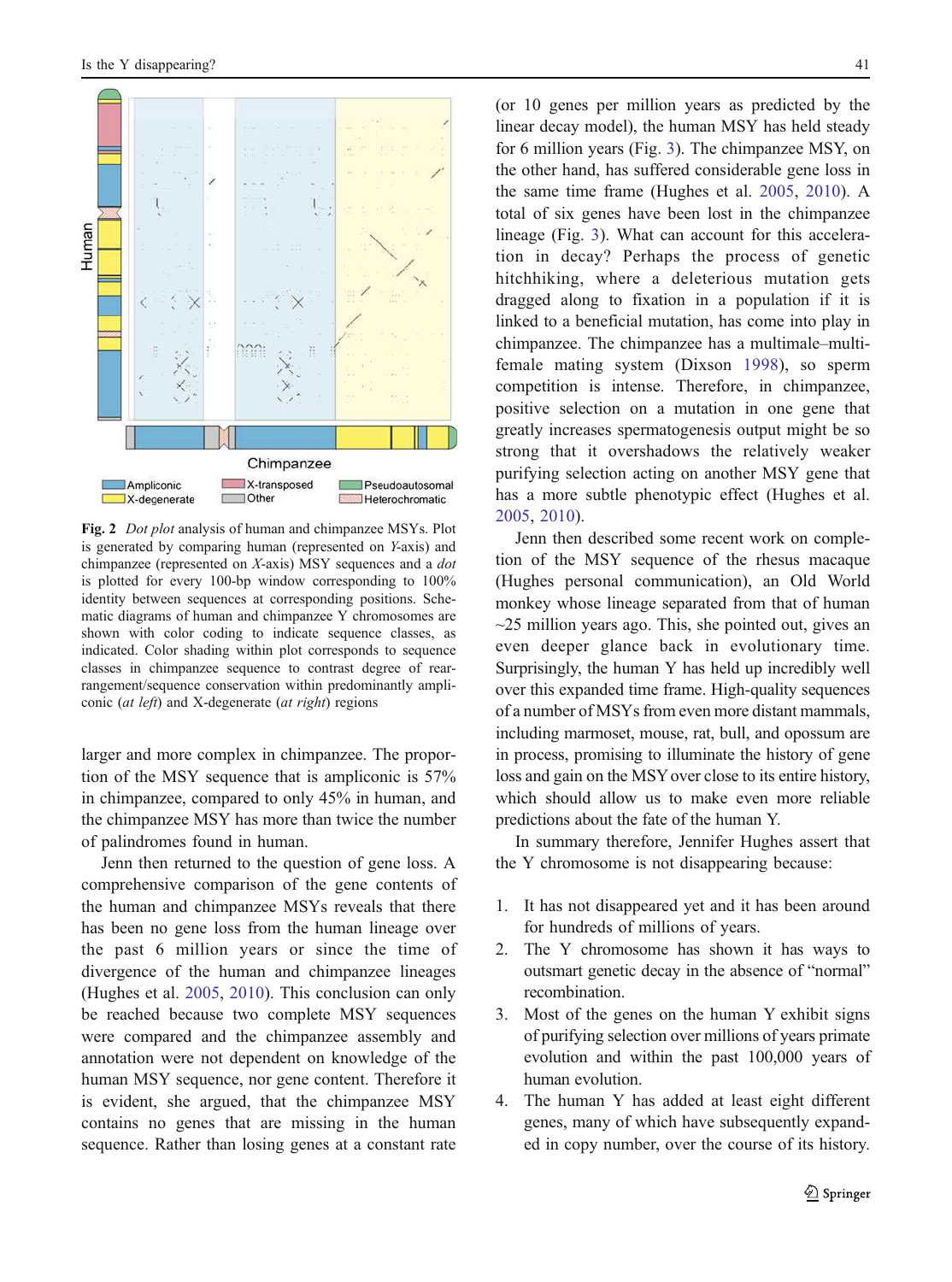Fig. 3 MSY gene loss in the human and chimpanzee lineages over the course of sex chromosome evolution. Tree represents evolutionary relationships between autosomal progenitors of mammalian sex chromosomes (AA) and present-day human X and human and chimpanzee Y chromosomes. Gene contents for each chromosome are indicated. Timeline of major events is shown at right (not drawn to scale)

<span id="page-8-0"></span>

5. The human Y has not lost any genes since the human and chimpanzee lineages diverged  $~6$ million years ago.

#### The rebuttals

Each candidate was given 5 min to rebut the other's argument. Jenny Graves argued that, in analyzing the relationship between primates, we are looking at a very tiny evolutionary interval and that we need to consider the issue in a broader evolutionary context. Harbingers of our future are two rodent lineages that have already lost both the Y and sry (the aforementioned spiny rat and the mole vole). Moreover, they provide good examples of the Y chromosome "clinging on to life." One spiny rat species T. muenninki, retains a Y containing sry but this does not bind DNA very well so, to compensate, has made 40–50 copies of itself in a "last gasp" (Murata et al. [2010](#page-9-0)). An even more extreme view of our future is provided by some Drosophila species that are on their third Y chromosome. Drosophila melanogaster has already completely lost its Y chromosome, which was substituted by a selfish blob of heterochromatin; in other species this blob has been translocated to an autosome, which, in turn is being rapidly degraded (Carvalho and Clark 2005; Graves 2005). This complete loss and substitution seems to be the endpoint common to all animals—vertebrates and invertebrates—with differentiated sex chromosomes—why would the human Y be any different? Gene conversion is not directional, so can result in conversion of a mutant to an undamaged copy, but equally can result in conversion from a good copy to a mutant copy and, once it's gone, it's gone, the process is irreversible—what Jenny calls "doubles or quits" kinetics that results in a jerkier degradation, but degradation nonetheless. The results of this process can be seen in the detritus on palindrome arms; for instance, the human Y has 28 copies of the RBMY gene but only two of these are active. Palindromes and gene duplication by themselves will not save the Y without selection kicking in and we have already seen that selection does not work very well. It may be easier to recruit another gene copy on an autosome; for instance, RBMY and its X homologue have spawned several autosomal copies, one of which is active in testis (Lingenfelter et al. [2001\)](#page-9-0) just standing by in case the spermatogenesis factor RBMY is eliminated.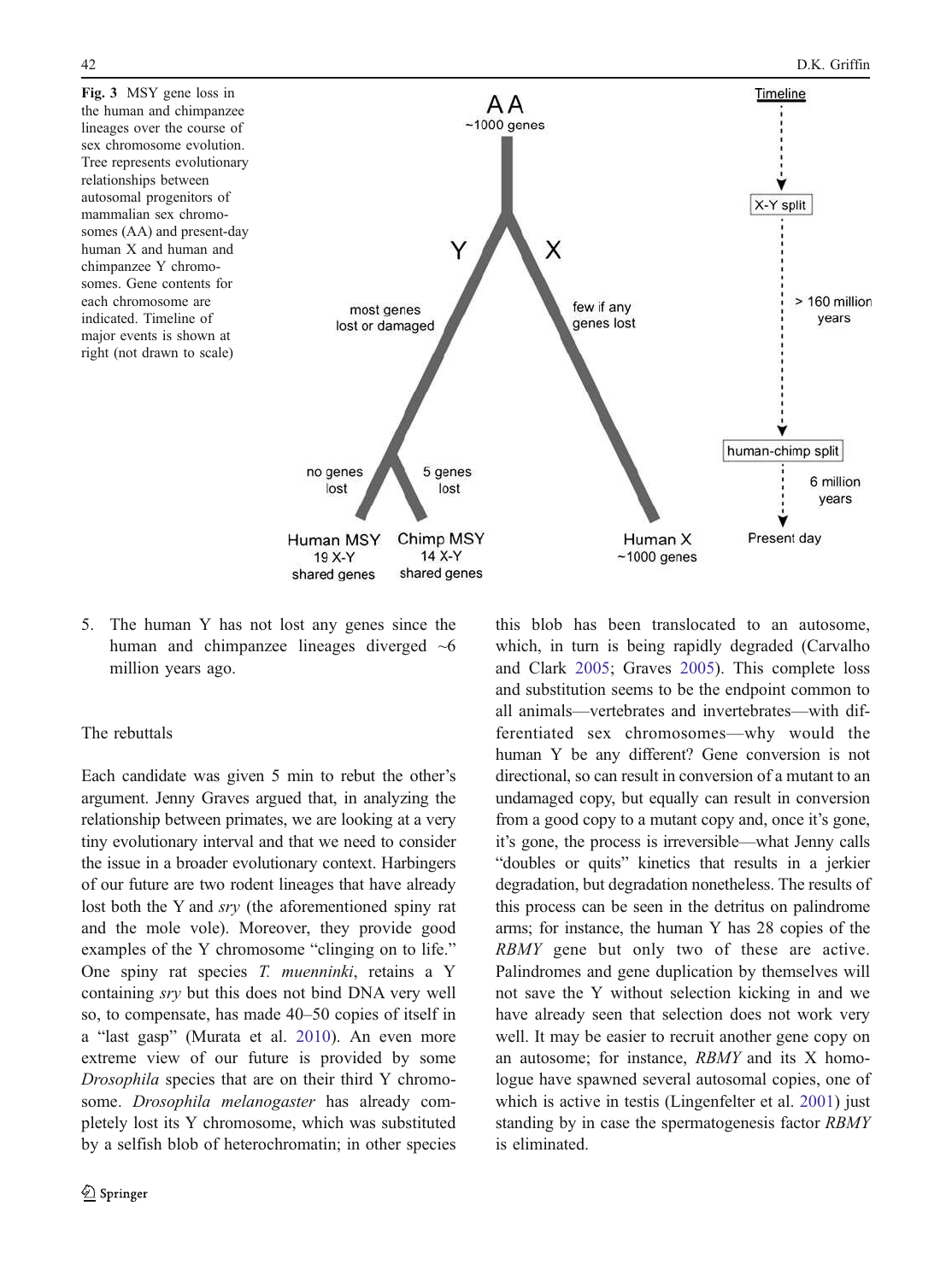<span id="page-9-0"></span>Jenn Hughes however argued that gene conversion can preserve Y genes. Natural selection will swiftly remove Ys that contain mutated copies of genes that play important roles in male fertility. There is clear evidence from the comparison of orthologous palindrome sequences in chimpanzee and human that palindromes are indeed evolving significantly slower than adjacent sequences (Rozen et al. 2003), implying the existence of biased gene conversion (or the tendency to maintain the status quo). In addition, recent studies that utilize population genetics and simulation-based models indicate that even low levels of gene conversion are sufficient to maintain the integrity of Y-linked genes (Connallon and Clark [2010;](#page-8-0) Marais et al. 2010). Furthermore, even genes that do not experience gene conversion—the singlecopy, X-degenerate genes—are evidently under strong purifying selection in the human lineage. From the human–chimpanzee comparison, it is clear that there has not been any decay among these genes in at least 6 million years. The steady state in human has been largely maintained for at least 25 million years, as evidenced by the comparison to rhesus. Even if the age of the mammalian MSY is  $\sim$ 160 million years old, then the 25 million year time frame covered by this three-way comparison equates to roughly one sixth of the entire history of the MSY, which is not necessarily a "tiny" fraction. Further evidence for the ongoing operation of purifying selection on MSY genes comes from a recent study that resequenced ~100 men from a range of different ethnic backgrounds revealing remarkable coding sequence conservation within the X-degenerate genes (Rozen et al. 2009). Taken together, it is clear that most of the genes that remain on the human MSY are probably indispensible, not just for determining maleness, but for spermatogenesis and other basic biological functions, and are therefore here to stay.

#### The vote

Following questions and comments from the floor, in the final denoument I took the opportunity to take a vote on whether delegates agreed that the Y chromosome was disappearing or not. The esteemed scientific community present was split precisely and evenly, and the contest declared an honourable draw. Interestingly however, in an audience comprising a 50:50 sex ratio, two further votes were taken. The

same question, but first for males only, then second for females only. A 2:1 ratio rejecting the notion the Y is disappearing in the first vote and a 2:1 ratio accepting the hypothesis in the second, is perhaps a reminder of the need for objectivity when making our scientific evaluations.

Acknowledgments I am incredibly grateful to the two Jennifers (Hughes and Graves), the real authors of this manuscript.

#### References

- Aitken RJ, Graves JAM (2002) The future of sex. Nature 415:963–964
- Bachtrog D (2008) The temporal dynamics of processes underlying Y chromosome degeneration. Genetics 179:1513–1525
- Bachtrog D, Charlesworth B (2002) Reduced adaptation of a non-recombining neo-Y chromosome. Nature 416:323– 326
- Benatti TR, Valicente FH, Aggarwal R, Zhao C, Walling JG, Chen MS, Cambron SE, Schemerhorn BJ, Stuart JJ (2010) A neo-sex chromosome that drives postzygotic sex determination in the Hessian fly (Mayetiola destructor). Genetics 184:769–777
- Campos-Ramos R, Harvey S, Masabanda J, Carrasco L, Griffin D, McAndrew B, Bromage N, Penman D (2001) Identification of putative sex chromosomes in the blue tilapia, Oreochromis aureus, through synaptonemal complex and FISH analysis. Genetica 111:143–153
- Carvalho AB, Clark AG (2005) Y chromosome of D. pseudoobscura is not homologous to the ancestral Drosophila Y. Science 307:108–110
- Charlesworth B, Charlesworth D (2000) The degeneration of Y chromosomes. Philos Trans R Soc Lond B Biol Sci 355:1563–1572
- Connallon T, Clark AG (2010) Gene duplication, gene conversion and the evolution of the Y chromosome. Genetics 186:277–286
- Dixson AF (1998) Primate sexuality: comparative studies of the prosimians, monkeys, apes, and human beings. Oxford University Press, USA
- Filatov DA (2005) Evolutionary history of Silene latifolia sex chromosomes revealed by genetic mapping of four genes. Genetics 170:975–979
- Graves JAM (1995) The origin and function of the mammalian Y chromosome and Y borne genes—an evolving understanding. Bioessays 17:311–320
- Graves JAM (2000) Human Y chromosome, sex determination, and spermatogenesis—a feminist view. Biol Reprod 63:667–676
- Graves JAM (2001) From brain determination to testis determination: evolution of the mammalian sex-determining gene. Reprod Fertil Dev 13:665–672
- Graves JAM (2005) Recycling the Y chromosome. Science 307:50–51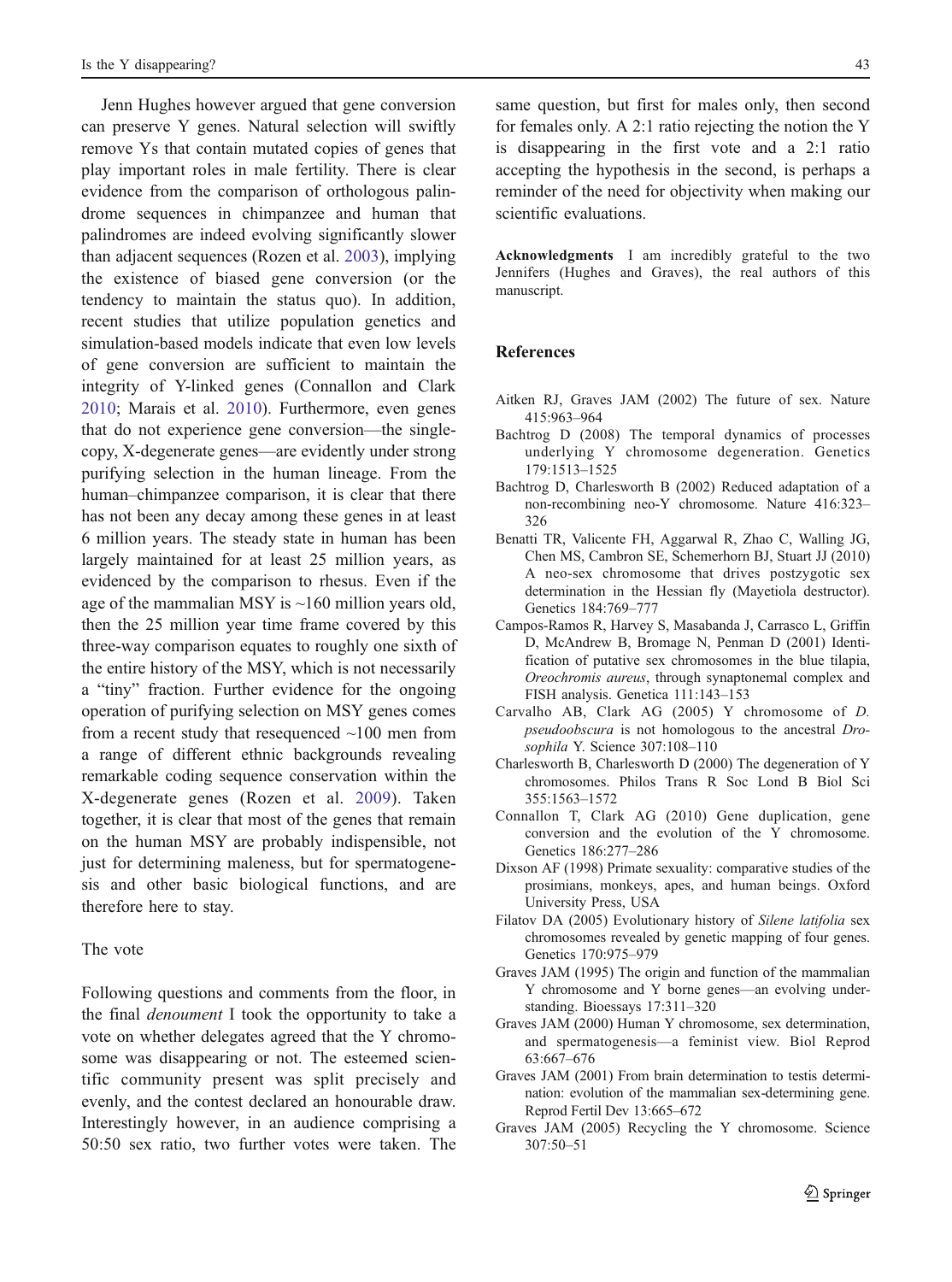- <span id="page-10-0"></span>Graves JAM (2006) Sex chromosome specialization and degeneration in mammals. Cell 124:901–914
- Graves JAM (2008) Weird animal genomes and the evolution of vertebrate sex and sex chromosomes. Annu Rev Genet 42:565–586
- Griffin D, Harvey S, Campos-Ramos R, Ayling LJ, Bromage N, Masabanda J, Penman D (2000) Early origins of the X and Y chromosomes: lessons from tilapia. Cytogenet Genome Res 99:157–163
- Harvey S, Campos-Ramos R, Kennedy D, Ezaz M, Bromage N, Griffin D, Penman D (2002) Karyotype evolution in tilapia: mitotic and meiotic chromosome analysis of Oreochromis karongae and O. niloticus  $\times$  O. karongae hybrids. Genetica 115:169–177
- Hughes JF, Skaletsky H, Pyntikova T, Minx PJ, Graves T, Rozen S, Wilson RK, Page DC (2005) Conservation of Ylinked genes during human evolution revealed by comparative sequencing in chimpanzee. Nature 437:100– 103
- Hughes JF, Skaletsky H, Pyntikova T, Graves TA, van Daalen SKM, Minx PJ, Fulton RS, McGrath SD, Locke DP, Friedman C (2010) Chimpanzee and human Y chromosomes are remarkably divergent in structure and gene content. Nature 463:536–539
- Kondo M, Nanda I, Hornung U, Schmid M, Schartl M (2004) Evolutionary origin of the medaka Y chromosome. Curr Biol 14:1664–1669
- Kuroiwa A, Ishiguchi Y, Yamada F, Shintaro A, Matsuda Y (2010) The process of a Y-loss event in an XO/XO mammal, the Ryukyu spiny rat. Chromosoma 119:519– 526
- Lahn BT, Page DC (1999) Retroposition of autosomal mRNA yielded testis-specific gene family on human Y chromosome. Nat Genet 21:429–433
- Lingenfelter PA, Delbridge ML, Thomas S, Hoekstra HE, Mitchell MJ, Marshall Graves JA, Disteche CM (2001) Expression and conservation of processed copies of the RBMX gene. Mamm Genome 12:538–545
- Liu Z, Moore PH, Ma H, Ackerman CM, Ragiba M, Yu Q, Pearl HM, Kim MS, Charlton JW, Stiles JI (2004) A primitive Y chromosome in papaya marks incipient sex chromosome evolution. Nature 427:348–352
- Marais GAB, Campos PRA, Gordo I (2010) Can intra-Y gene conversion oppose the degeneration of the human Y chromosome? A simulation study. Genome Biol Evol 2:347–357
- Muller HJ (1914) A gene for the fourth chromosome of Drosophila. J Exp Zool 17:325–336
- Murata C, Yamada F, Kawauchi N, Matsuda Y, Kuroiwa A (2010) Multiple copies of SRY on the large Y chromosome of the Okinawa spiny rat, Tokudaia muenninki. Chromosome Res 18(6):623–334
- Nishida-Umehara C, Tsuda Y, Ishijima J, Ando J, Fujiwara A, Matsuda Y, Griffin DK (2007) The molecular basis of chromosome orthologies and sex chromosomal differentiation in palaeognathous birds. Chromosom Res 15:721– 734
- Ogata M, Hasegawa Y, Ohtani H, Mineyama M, Miura I (2007) The ZZ/ZW sex-determining mechanism originated twice and independently during evolution of the frog, Rana rugosa. Heredity 100:92–99
- Ohno S (1969) Sex chromosomes and sex-linked genes. Chromosomes sexuels et genes lies au sexe. Gauthier-Villars, Paris
- Organ CL, Janes DE (2008) Evolution of sex chromosomes in Sauropsida. Integr Comp Biol 48:512–519
- Page DC, Harper ME, Love J, Botstein D (1984) Occurrence of a transposition from the X-chromosome long arm to the Ychromosome short arm during human evolution. Nature 311:119–123
- Pala I, Naurin S, Stervander M, Hasselquist D, Bensch S, Hansson B (2011) Evidence of a neo-sex chromosome in birds. Heredity. doi[:10.1038/hdy.2011.70](http://dx.doi.org/10.1038/hdy.2011.70)
- Peichel CL, Ross JA, Matson CK, Dickson M, Grimwood J, Schmutz J, Myers RM, Mori S, Schluter D, Kingsley DM (2004) The master sex-determination locus in threespine sticklebacks is on a nascent Y chromosome. Curr Biol 14:1416–1424
- Rice WR (1987a) The accumulation of sexually antagonistic genes as a selective agent promoting the evolution of reduced recombination between primitive sex chromosomes. Evolution 41:911–914
- Rice WR (1987b) Genetic hitchhiking and the evolution of reduced genetic activity of the Y sex chromosome. Genetics 116:161–167
- Ross MT, Grafham DV, Coffey AJ, Scherer S, McLay K, Muzny D, Platzer M, Howell GR, Burrows C, Bird CP (2005) The DNA sequence of the human X chromosome. Nature 434:325–337
- Ross JA, Urton JR, Boland J, Shapiro MD, Peichel CL (2009) Turnover of sex chromosomes in the stickleback fishes (Gasterosteidae). PLoS Genet 5:e1000391
- Rozen S, Skaletsky H, Marszalek JD, Minx PJ, Cordum HS, Waterston RH, Wilson RK, Page DC (2003) Abundant gene conversion between arms of palindromes in human and ape Y chromosomes. Nature 423:873–876
- Rozen S, Marszalek JD, Alagappan RK, Skaletsky H, Page DC (2009) Remarkably little variation in proteins encoded by the Y chromosome's single-copy genes, implying effective purifying selection. Am J Hum Genet 85:923–928
- Saxena R, Brown LG, Hawkins T, Alagappan RK, Skaletsky H, Reeve MP, Reijo R, Rozen S, Dinulos MB, Disteche CM (1996) The DAZ gene cluster on the human Y chromosome arose from an autosomal gene that was transposed, repeatedly amplified and pruned. Nat Genet 14:292– 299
- Shimmin LC, Chang BHJ, Li WH (1993) Male-driven evolution of DNA sequences. Nature 362:745–747
- Skaletsky H, Kuroda-Kawaguchi T, Minx PJ, Cordum HS, Hillier LD, Brown LG, Repping S, Pyntikova T, Ali J, Bieri T (2003) The male-specific region of the human Y chromosome is a mosaic of discrete sequence classes. Nature 423:825–837
- Stöck M, Horn A, Grossen C, Lindtke D, Sermier R, Betto-Colliard C, Dufresnes C, Bonjour E, Dumas Z, Luquet E (2011) Ever-young sex chromosomes in European tree frogs. PLoS Biol 9(5):e1001062
- Sykes B (2004) Adam's curse: a future without men. WW Norton & Company, Oxford, UK
- Takagi N, Sasaki M (1974) A phylogenetic study of bird karyotypes. Chromosoma 46:91–120